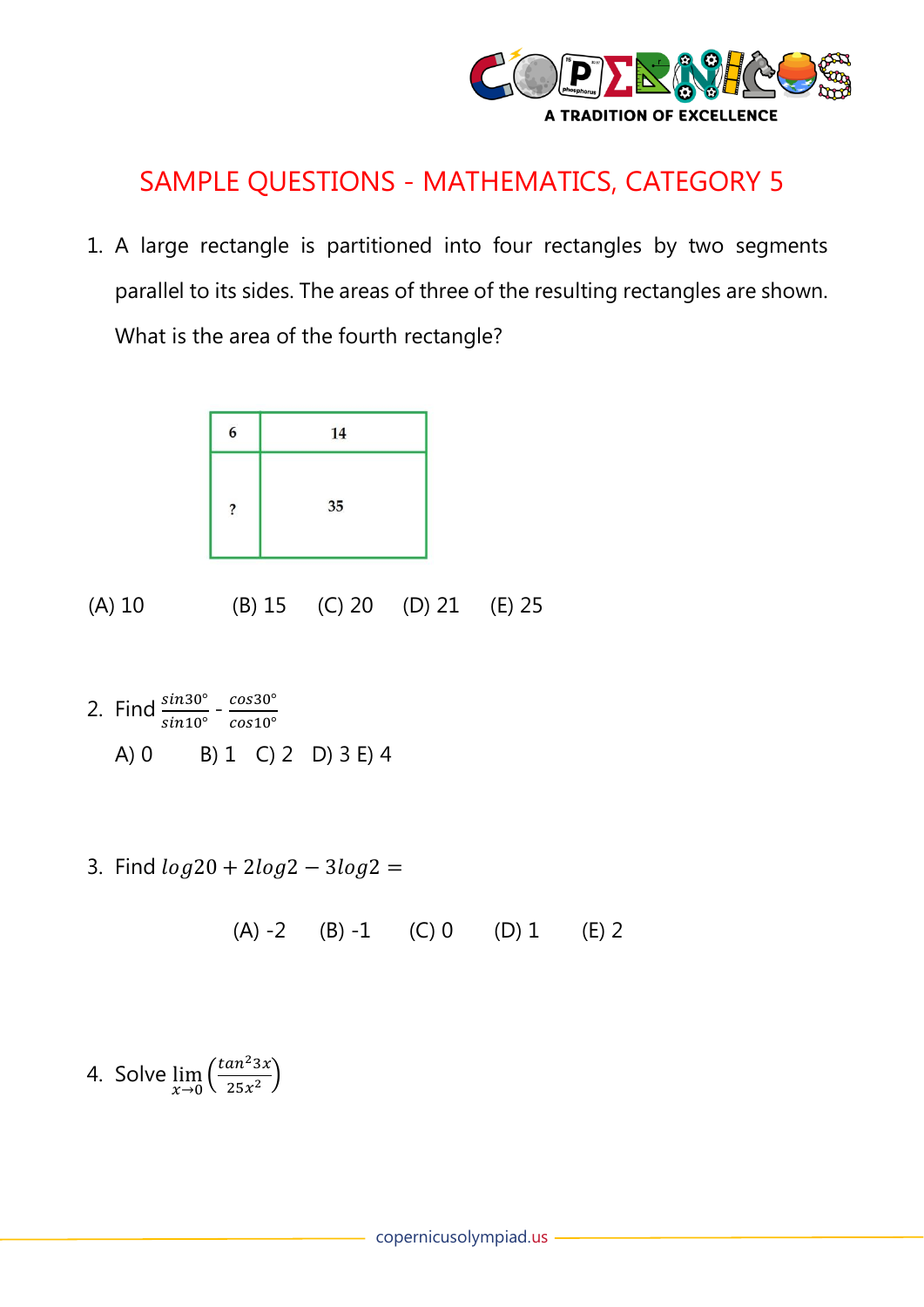

A) 
$$
\frac{3}{25}
$$
 \tB)  $\frac{6}{25}$  \t(C)  $\frac{9}{25}$  \t(D) 6 \t(E) 9

5. Simplify the operation  $(1\cdot 1!) + (2\cdot 2!) + (3\cdot 3!) + ... + (n\cdot n!)$ 

A)  $(n-1)!$  +1 **B)**  $(n+1)!$  −1 **(C)**  $n!+1$  **(D)**  $n!-1$  **(E)**  $(n-1)!$ 

6. A rectangle, whose sides are of different integral length in cm, has its perimeter and area equal in value. Find the area of all these possible rectangles, in cm<sup>2</sup>.

 $(A)$  10*cm*<sup>2</sup> (B)  $12cm^2$  (C)  $16cm^2$  (D)  $18cm^2$ (E) 2 20*cm*

- 7. If  $\log_2(15!) = x$ , then find  $\log_2(16!) = ?$ 
	- A)  $2x$ 2 $x$  B)  $6x$ C) *x* = D)  $x + 1$ E)  $x + 4$
- 8.  $2220 \cdot 2210 2214 \cdot 2216 = ?$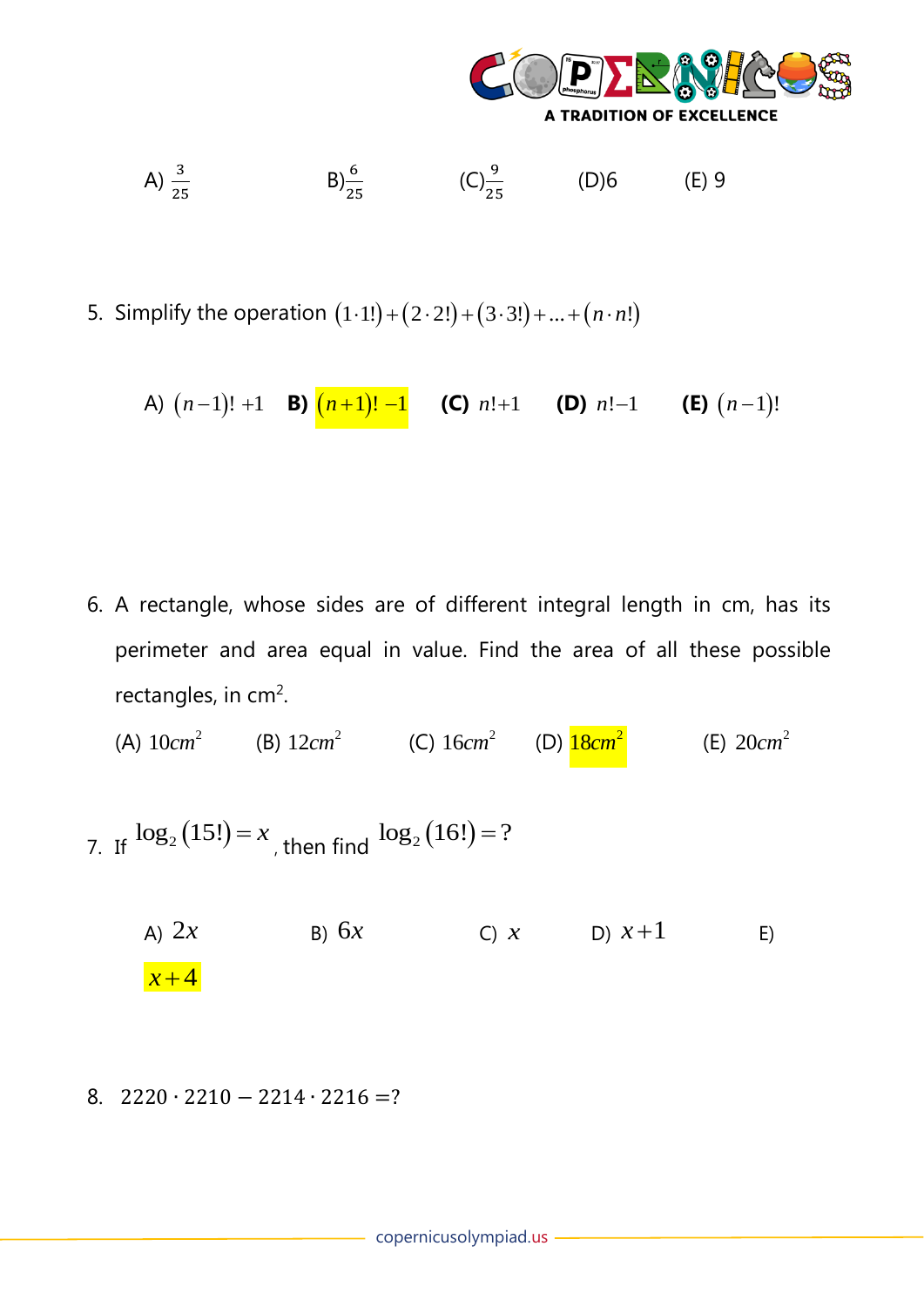

 $(A) - 104$  (B) – 24 (C) 104 (D) 620 (E) 2412

9. If 
$$
\sqrt[3]{x + \sqrt[3]{x + \sqrt[3]{x + \cdots}}}
$$
 = 2, then find x.  
\n(A) 8 (B) 6 (C) 4 (D) 3 (E) 2

10. In the equations below, the functions of  $\blacksquare$ ,  $\odot$  and  $\Delta$  are given. Accordingly, which of the following numbers does the question mark stand for in the fourth equation?

$$
I. a \circledast b = 2 \cdot a \blacksquare b
$$
  
\n
$$
II. a \blacksquare b = b \triangle 2 \cdot a
$$
  
\n
$$
III. a \triangle b = 2 \cdot a + 2 \cdot b
$$
  
\n
$$
IV. (2 \circledast 2) \blacksquare 2 = ?
$$

- (A) 72 (B) 74 (C) 76 (D) 82 (E) 84
- 11. If  $AO| = 2, |CO| = 1, |AO| = |BO|, |CO| = |DO|, m(AOB) = 60^{\circ},$  then find the area of shaded region.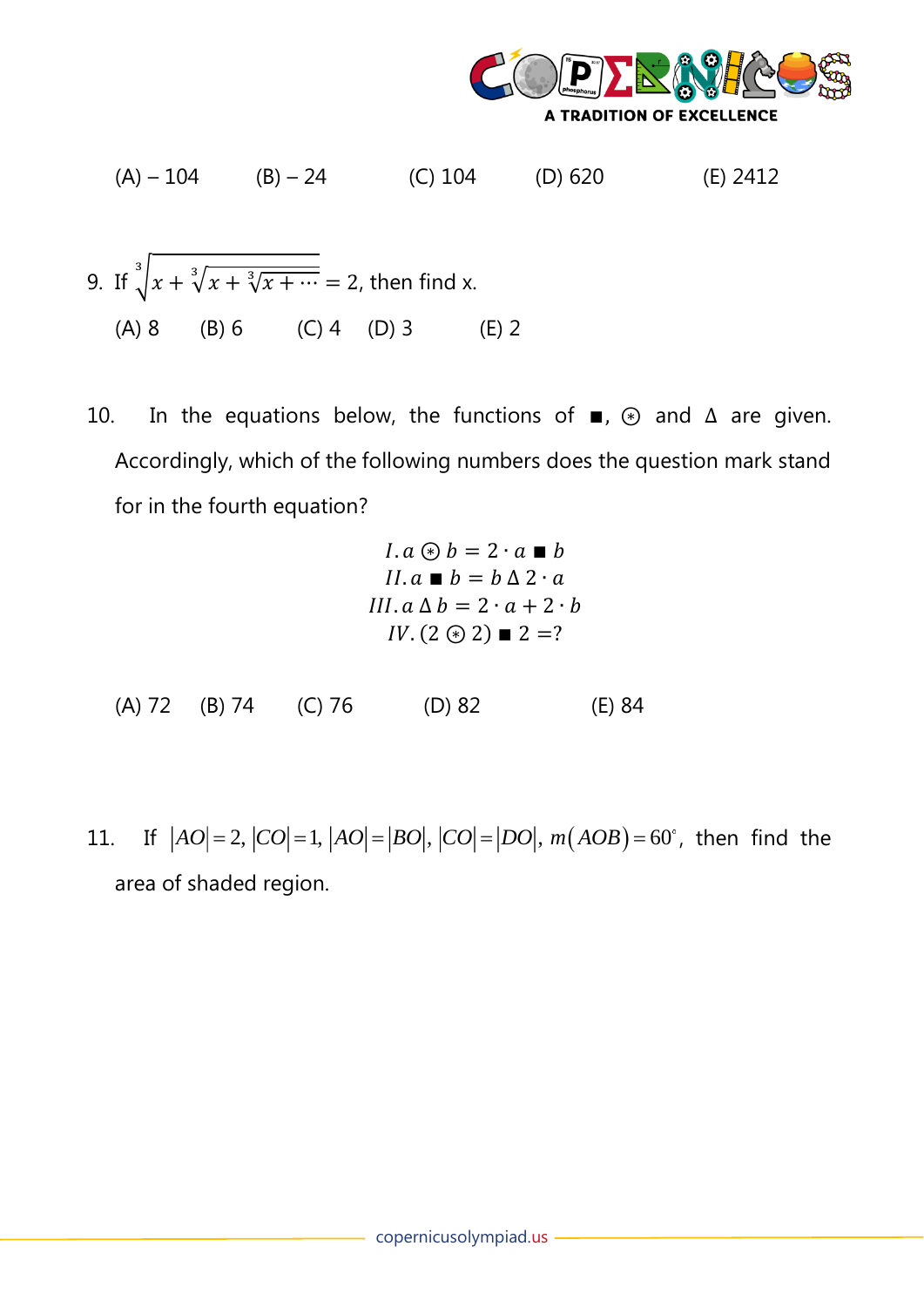



(A) 
$$
2-\pi
$$
 (B)  $\frac{\pi}{2}$  (C)  $8-4\pi$  (D)  $\frac{3\pi}{10}$  (E)  $\frac{2\pi}{5}$ 

12. If 
$$
A = \begin{bmatrix} 6 & 3 \\ 0 & 6 \end{bmatrix}
$$
,  $C = \begin{bmatrix} 2 & 1 \\ 0 & 8 \end{bmatrix}$  and  $A \cdot B = C$ , find  $B = ?$ 

(A) 
$$
\begin{bmatrix} \frac{1}{3} & -\frac{1}{2} \\ 0 & -\frac{4}{3} \end{bmatrix}
$$
 (B)  $\begin{bmatrix} \frac{1}{3} & \frac{1}{2} \\ 0 & \frac{4}{3} \end{bmatrix}$  (C)  $\begin{bmatrix} -\frac{1}{3} & \frac{1}{2} \\ 0 & \frac{4}{3} \end{bmatrix}$  (D)  $\begin{bmatrix} \frac{1}{3} & -\frac{1}{2} \\ 0 & \frac{4}{3} \end{bmatrix}$  (E)  $\begin{bmatrix} -\frac{1}{3} & \frac{1}{2} \\ 0 & -\frac{4}{3} \end{bmatrix}$ 

13. Find 
$$
A \cdot B
$$
, if  $\frac{4x+3}{2x^2+3x-2} = \frac{A}{2x-1} + \frac{B}{x+2}$ 

(A) – 2 (B)  $\frac{2}{3}$  (C) 1 (D) $\frac{3}{2}$  (E) 2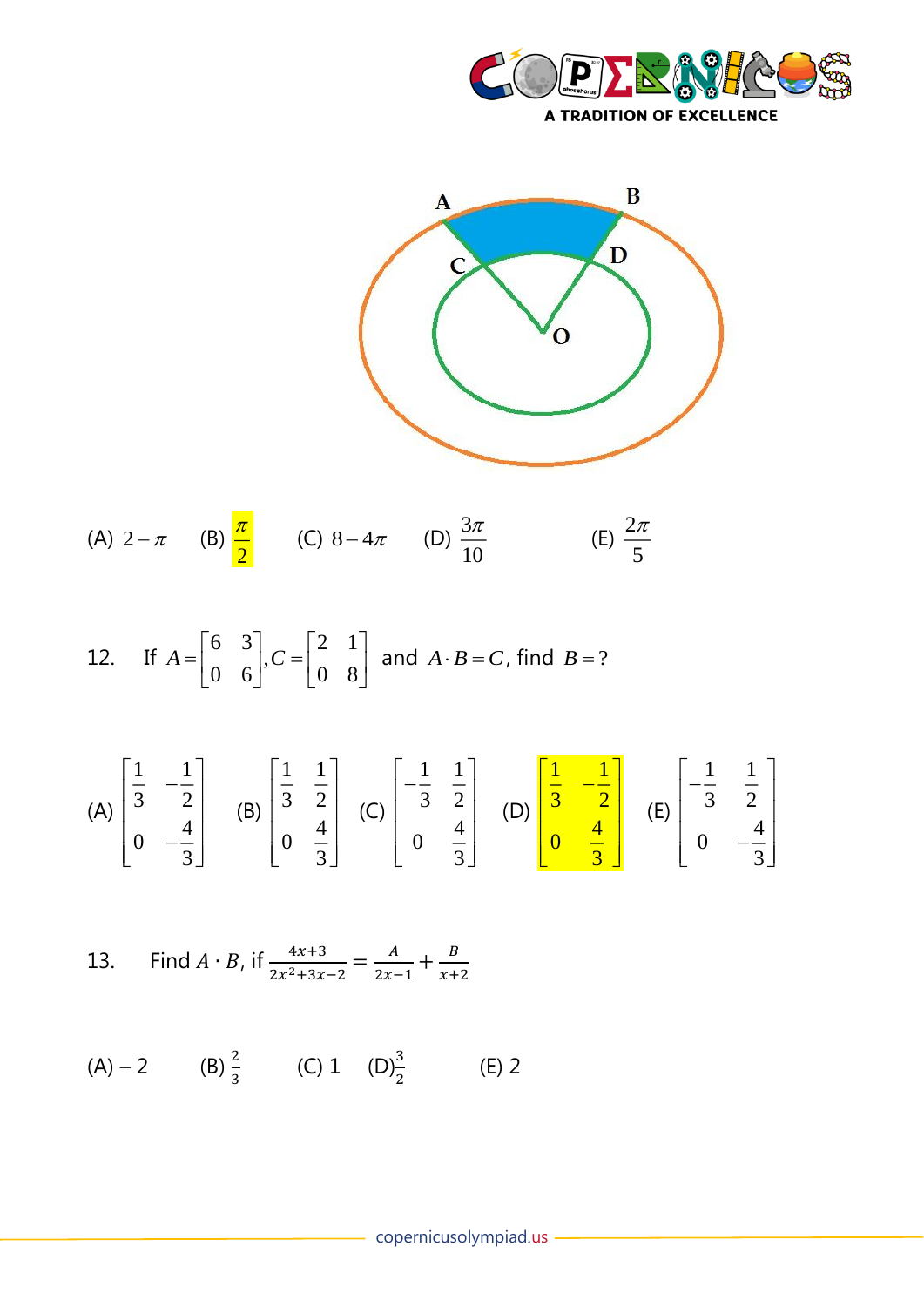

14. Solve 
$$
\int \frac{3x^2}{(x^3+1)^5} dx = ?
$$

(A) 
$$
\frac{-1}{4(x^3+1)^4} + c
$$
 (B)  $\frac{1}{x^2+4} + c$  (C)  $\frac{x}{x^2+4} + c$   
(D)  $\frac{1}{2(x^3+1)^2} + c$  (E)  $\frac{-1}{(x^3+1)^3} + c$ 

15. Solve 
$$
\frac{3+6+9+12+...+75}{4+8+12+16+...+100} = ?
$$
  
\n(A)  $\frac{4}{3}$  (B) 1 (C)  $\frac{3}{4}$  (D)  $\frac{1}{2}$  (E)  $\frac{1}{3}$ 

16. Replace the asterisks with digits so that the multiplication below is correct:

The product is ….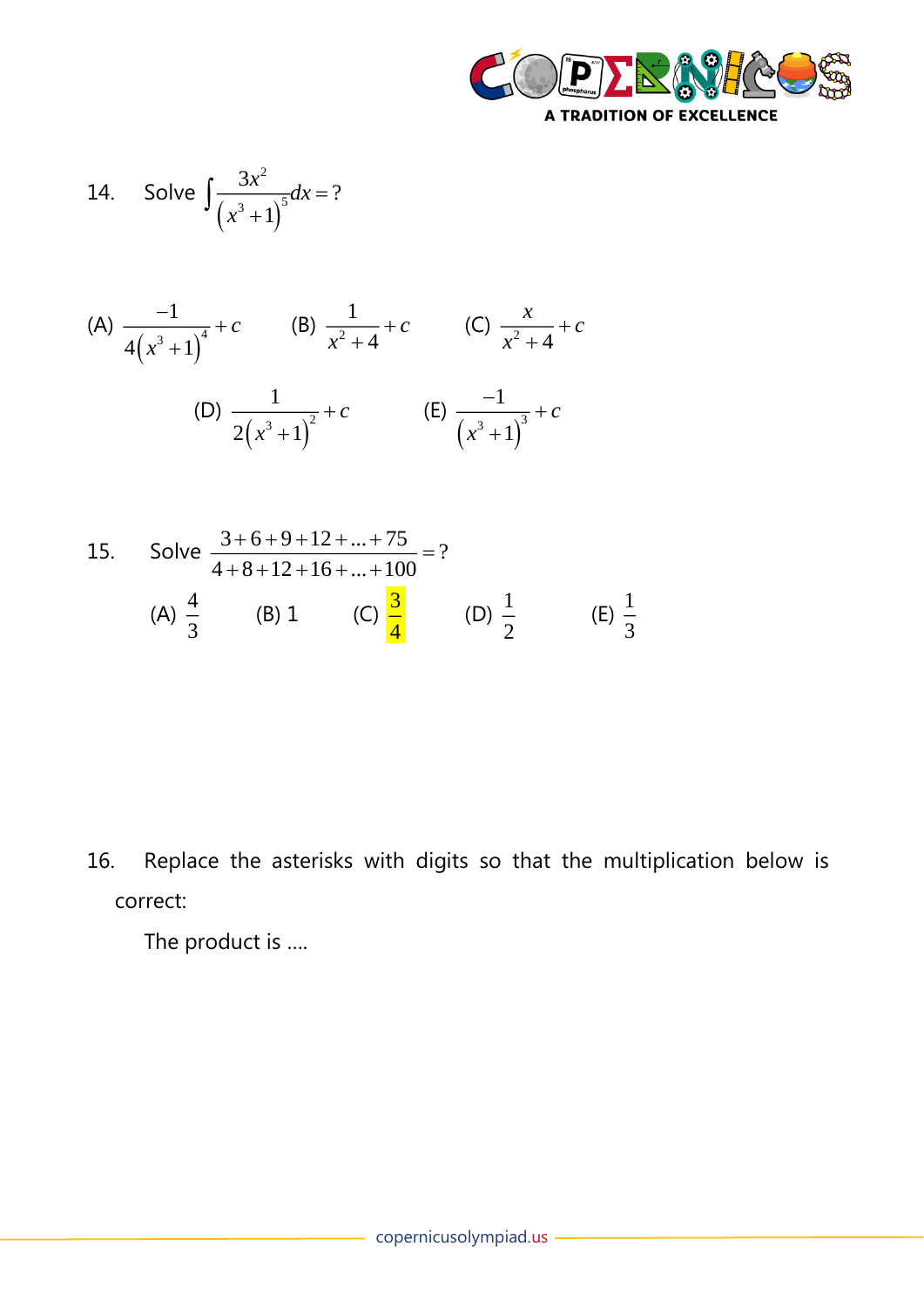



17. The areas of 3 sides of a block are 44 cm<sup>2</sup>, 33 cm<sup>2</sup>, and 48 cm<sup>2</sup>. The volume of the block is  $\ldots$  cm<sup>3</sup>.

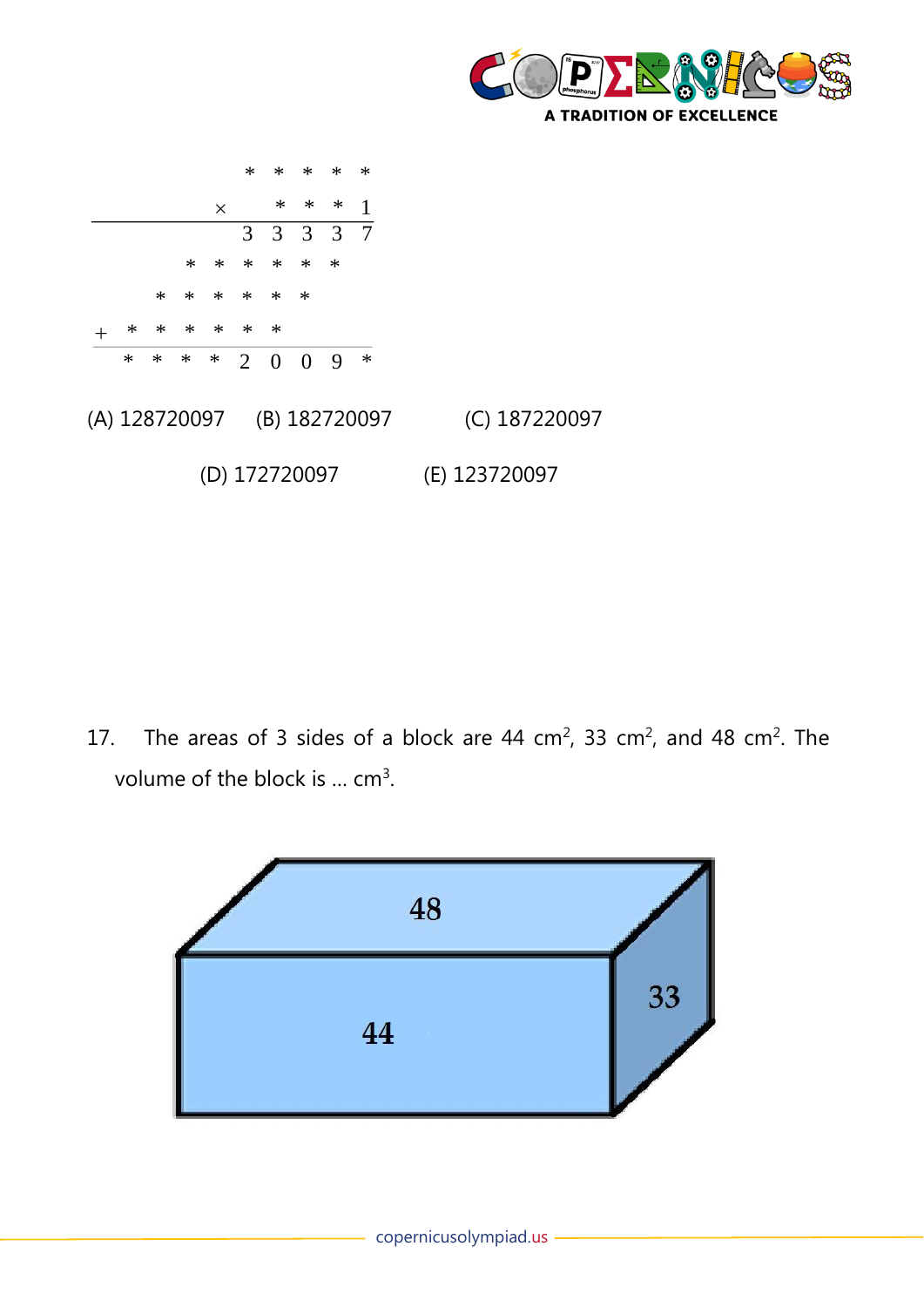

(A) 
$$
164cm^2
$$
 (B)  $204cm^2$  (C)  $248cm^2$  (D)  $\frac{264cm^2}{}$  (E)  $300cm^2$ 

18. Write the expression  $\frac{a^3-8b^3}{a^2-4b^2}$  $\frac{a^3-8b^3}{a^2-4b^2}$ :  $\frac{a^3+4ab^2+2ba^2}{a^3+2ba^2}$  $\frac{1}{a^3+2ba^2}$  in the simplest form.

(A) 2a (B) a (C) − a (D) − 2a (E) 1

19. If 
$$
\frac{1}{x+y} + \frac{1}{x-y} = \frac{3}{4}
$$
 and  $\frac{1}{x+y} - \frac{1}{x-y} = \frac{1}{4}$ , then find  $x^2 - y^2 = ?$ 

(A) 48(B) 32 (C) 20 (D) 15 (E) 8

20. Using next picture, we can observe that  $1+3+5+7=4\times 4$  . What is the value of  $1 + 3 + 5 + 7 + \cdots + 33 + 35 = ?$ 

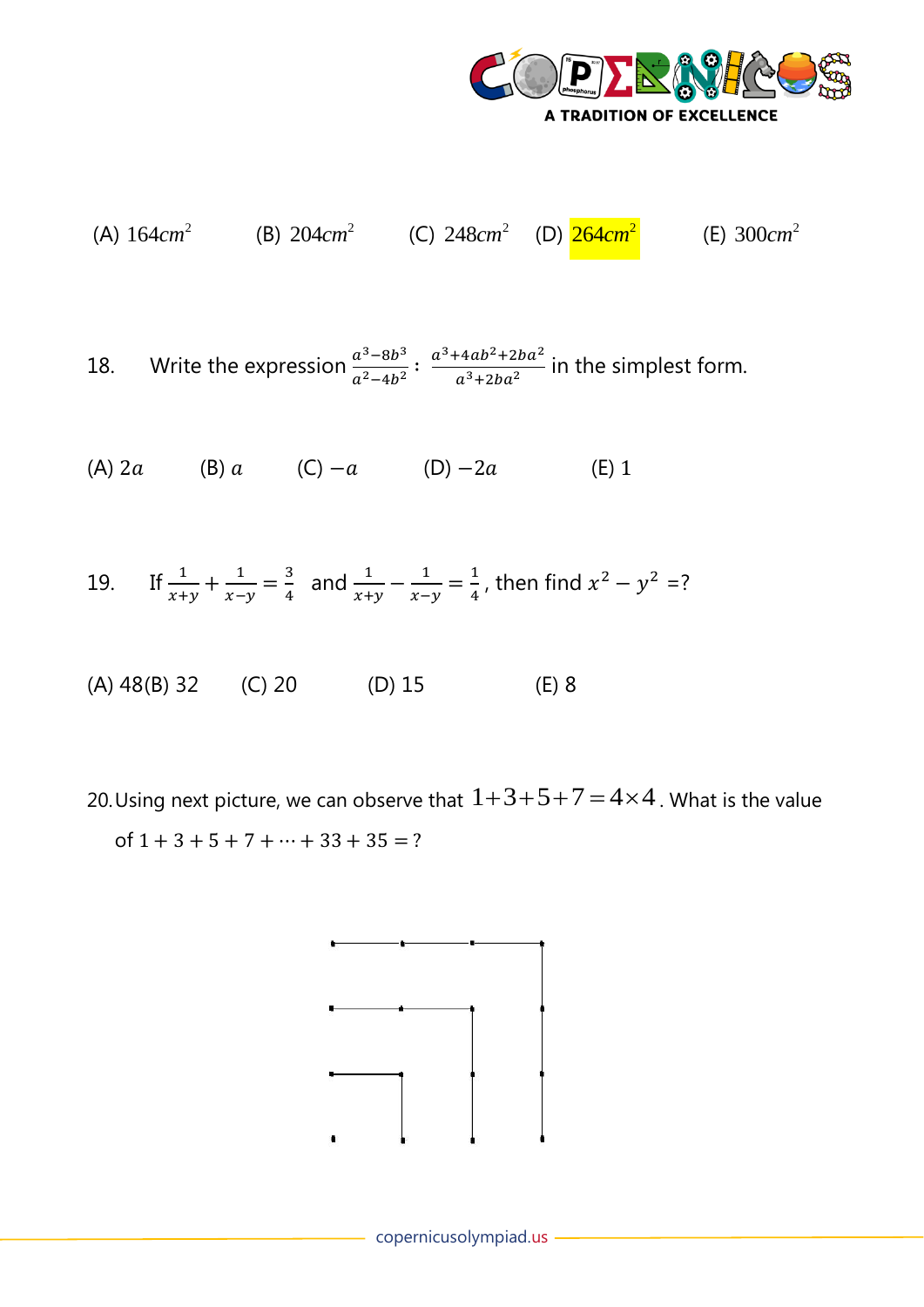

A)10 x 10 B)12 x 12 C)13 x 13 D)21 x 21 E) 18 x 18

21. The number series I and II are related to each other. Accordingly, which of the following number series represents a similar relation to the number series III?

| – 98<br>I  | 99             | 101            | 104            | 108                |
|------------|----------------|----------------|----------------|--------------------|
| $II - 53$  | 52             | 50             | 47             | 43                 |
| $III - 27$ | 29             | 33             | 39             | 47                 |
| IV - ?     | $\overline{?}$ | $\overline{?}$ | $\overline{?}$ | $\overline{\cdot}$ |
|            |                |                |                |                    |
| A) 86      | 70             | 62             | 58             | 56                 |
| B) 78      | 79             | 83             | 92             | 108                |
| $C$ ) 56   | 57             | 61             | 70             | 88                 |
| D) 88      | 85             | 81             | 72             | 56                 |
| E) 44      | 42             | 38             | 32             | 24                 |

22. Simplify 
$$
\frac{(x-y)^3(x^2+2xy+y^2)}{(x^2-y^2)^2}
$$
  
A)  $x-y$  B)  $y-x$  C)  $x+y$  D)  $(x^2-y^2)$  E)  $(x^2+y^2)$ 

23. How does  $f(x) = 9^x$  change over the interval from  $x = 8$  to  $x = 9$ ?